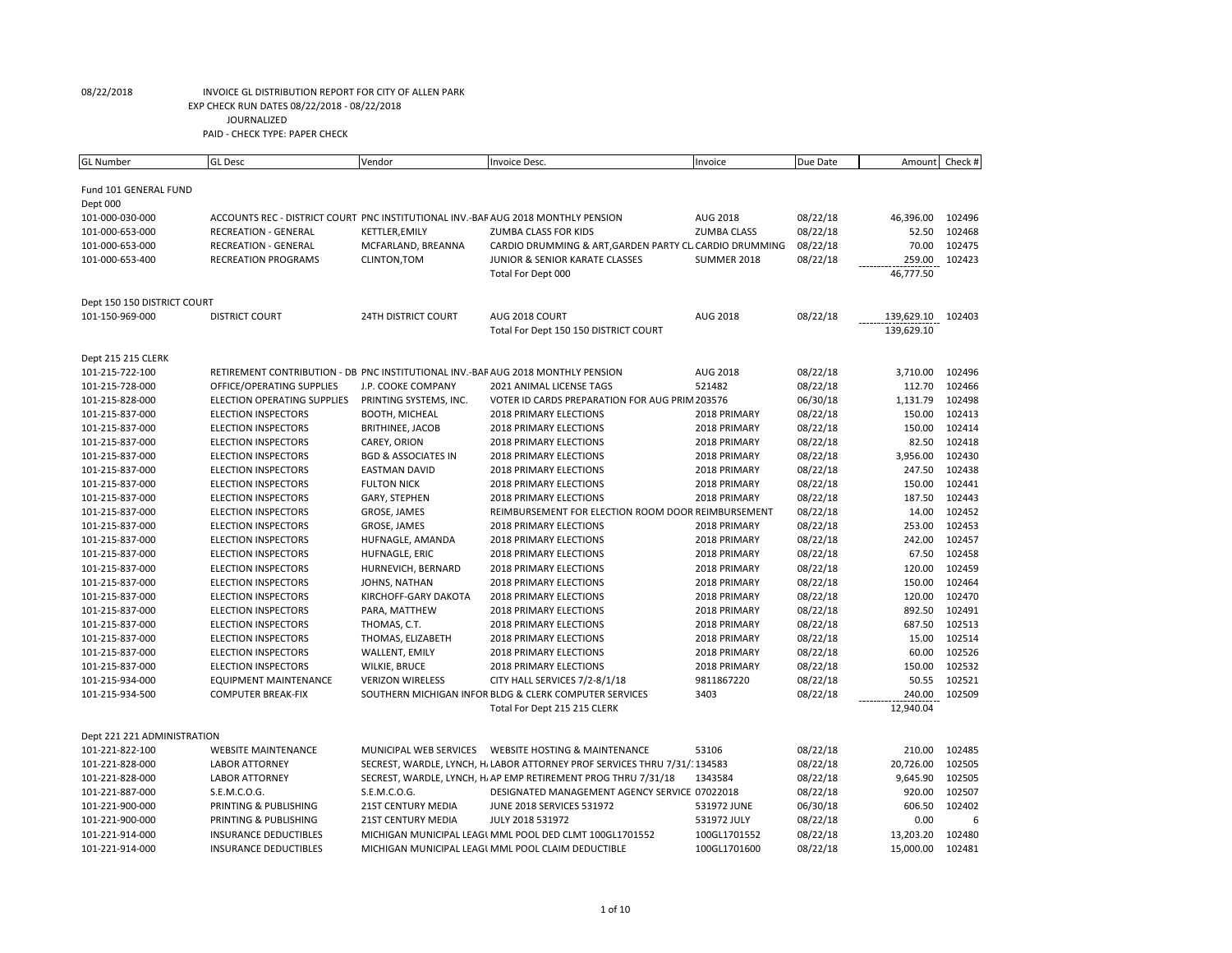| <b>GL Number</b>                   | <b>GL</b> Desc                                                                   | Vendor                                                   | Invoice Desc.                                                            | Invoice                        | Due Date             | Amount             | Check #          |
|------------------------------------|----------------------------------------------------------------------------------|----------------------------------------------------------|--------------------------------------------------------------------------|--------------------------------|----------------------|--------------------|------------------|
| 101-221-962-000                    | MISCELLANEOUS                                                                    |                                                          | GABRIEL, ROEDER, SMITH & C SUPPLEMENTAL ACTUARY FOR FIRE ARB             | 440473                         | 08/22/18             | 2,600.00           | 102442           |
| 101-221-976-000                    | <b>BLOCK GRANTS</b>                                                              | C.E. RAINES COMPANY                                      | JOB AP-76 INSPECTION SERVICES                                            | 15303                          | 06/30/18             | 800.00             | 102419           |
|                                    |                                                                                  |                                                          | Total For Dept 221 221 ADMINISTRATION                                    |                                |                      | 63,711.60          |                  |
|                                    |                                                                                  |                                                          |                                                                          |                                |                      |                    |                  |
| Dept 230 230 FINANCE               |                                                                                  |                                                          |                                                                          |                                |                      |                    |                  |
| 101-230-728-000                    | <b>OFFICE SUPPLIES</b>                                                           | PRINTING SYSTEMS, INC.                                   | CHECKS FOR ACCOUNTS PAYABLE TAX FUND                                     | 203995                         | 08/22/18             | 138.90             | 102498           |
| 101-230-728-000                    | OFFICE SUPPLIES                                                                  | PRINTING SYSTEMS, INC.                                   | CHECKS FOR ACCT PAYABLE GEN FUND                                         | 203993                         | 08/22/18             | 366.95             | 102498           |
|                                    |                                                                                  |                                                          | Total For Dept 230 230 FINANCE                                           |                                |                      | 505.85             |                  |
|                                    |                                                                                  |                                                          |                                                                          |                                |                      |                    |                  |
| Dept 253 253 TREASURER             |                                                                                  |                                                          |                                                                          |                                |                      |                    |                  |
| 101-253-985-000                    | <b>CAPITAL LEASE</b>                                                             | PITNEY-BOWES                                             | LETTER OPENER SERVICES 6/9-9/8/18                                        | 3306803410                     | 08/22/18             | 237.54             | 102495           |
|                                    |                                                                                  |                                                          | Total For Dept 253 253 TREASURER                                         |                                |                      | 237.54             |                  |
| Dept 263 263 CITY HALL             |                                                                                  |                                                          |                                                                          |                                |                      |                    |                  |
| 101-263-920-000                    | <b>UTILITIES</b>                                                                 | <b>DTE ENERGY</b>                                        | ELECTRIC SERVICES 7/4-8/4/18                                             | 08222018                       | 08/22/18             | 7,987.28           | 102434           |
| 101-263-931-000                    | <b>BUILDING MAINTENANCE</b>                                                      | <b>VETERANS CLEANING</b>                                 | JULY 2018 CLEANING SERVICES CITY HALL                                    | 18-1007                        | 08/22/18             | 2,994.66           | 102524           |
| 101-263-931-000                    | <b>BUILDING MAINTENANCE</b>                                                      | <b>VETERANS CLEANING</b>                                 | JULY 2018 CLEANING SERVICES DPW                                          | 18-2607                        | 08/22/18             | 600.00             | 102524           |
| 101-263-962-000                    | MISCELLANEOUS                                                                    | <b>GRAINGER</b>                                          | <b>CREDIT ON RET PARTS</b>                                               | 9829940494                     | 06/30/18             | (264.50)           | 102451           |
| 101-263-962-000                    | MISCELLANEOUS                                                                    | <b>GRAINGER</b>                                          | <b>BULBS FOR CITY HALL</b>                                               | 9827565988                     | 06/30/18             | 486.80             | 102451           |
|                                    |                                                                                  |                                                          | Total For Dept 263 263 CITY HALL                                         |                                |                      | 11,804.24          |                  |
|                                    |                                                                                  |                                                          |                                                                          |                                |                      |                    |                  |
| Dept 305 305 POLICE DEPARTMENT     |                                                                                  |                                                          |                                                                          |                                |                      |                    |                  |
| 101-305-722-100                    | RETIREMENT CONTRIBUTION - DB PNC INSTITUTIONAL INV.-BAF AUG 2018 MONTHLY PENSION |                                                          |                                                                          | <b>AUG 2018</b>                | 08/22/18             | 76,750.00          | 102496           |
| 101-305-728-000                    | <b>OFFICE SUPPLIES</b>                                                           | DES MOINES STAMP MFG. CC OFFICE SUPPLIES                 |                                                                          | 1121268                        | 06/30/18             | 54.00              | 102428           |
| 101-305-761-000                    | PRISONER BOARD                                                                   | WAYNE COUNTY - ACCTS. REC 5/18 PRISONER HOUSING          |                                                                          | 296154                         | 06/30/18             | 3,080.00           | 102528           |
| 101-305-761-000                    | <b>PRISONER BOARD</b>                                                            | WAYNE COUNTY - ACCTS. REC4/18 PRISONER HOUSING           |                                                                          | 295836                         | 06/30/18             | 3,570.00           | 102529           |
| 101-305-805-000                    | <b>VEHICLE TOWING</b>                                                            | <b>CITY TOWING</b>                                       | 54 VEHICLE TOWED 14 PERSONAL 8/1-8/15/17 08/1-8/15/18                    |                                | 08/22/18             | 8,815.00           | 102422           |
| 101-305-934-500                    | <b>COMPUTER BREAK-FIX</b>                                                        |                                                          | SOUTHERN MICHIGAN INFOR COMPUTER SERVICES POLICE DEPT                    | 3408                           | 08/22/18             | 2,240.00           | 102509           |
| 101-305-961-000                    | POL. TRAIN-ACT 302 ST. GRANT                                                     |                                                          | ROSA SURVIVAL TRAINING LL EDUCATIONAL POLICE SEMINAR 9/20/18 9 OFC 63    |                                | 08/22/18             | 1,485.00           | 102502           |
|                                    |                                                                                  |                                                          | Total For Dept 305 305 POLICE DEPARTMENT                                 |                                |                      | 95,994.00          |                  |
|                                    |                                                                                  |                                                          |                                                                          |                                |                      |                    |                  |
| Dept 340 340 FIRE DEPARTMENT       |                                                                                  |                                                          |                                                                          |                                |                      |                    | 102496           |
| 101-340-722-100                    | RETIREMENT CONTRIBUTION - DB PNC INSTITUTIONAL INV.-BAF AUG 2018 MONTHLY PENSION | LOWE'S                                                   |                                                                          | AUG 2018                       | 08/22/18             | 57,757.00<br>11.09 | 102472           |
| 101-340-757-000                    | <b>OPERATING SUPPLIES</b><br><b>OPERATING SUPPLIES</b>                           |                                                          | JULY 2018 SUPPLIES                                                       | <b>JULY 2018</b><br>6535939-00 | 08/22/18             |                    | 102487           |
| 101-340-757-000                    |                                                                                  | NETWORK SERVICES COMPAI OPERATING SUPPLIES               |                                                                          |                                | 08/22/18             | 244.17             |                  |
| 101-340-757-500                    | <b>RESCUE SUPPLIES</b>                                                           | J & B MEDICAL SUPPLY, INC. RESCUE SUPPLIES               |                                                                          | 4652365                        | 08/22/18             | 67.02              | 102461<br>102461 |
| 101-340-757-500                    | <b>RESCUE SUPPLIES</b>                                                           | J & B MEDICAL SUPPLY, INC. RESCUE SUPPLIES               |                                                                          | 4652366<br>4647746             | 08/22/18             | 66.12<br>653.80    | 102461           |
| 101-340-757-500                    | <b>RESCUE SUPPLIES</b>                                                           | J & B MEDICAL SUPPLY, INC. RESCUE SUPPLIES               |                                                                          | 4628997                        | 08/22/18             | 54.40              | 102461           |
| 101-340-757-500                    | <b>RESCUE SUPPLIES</b>                                                           | J & B MEDICAL SUPPLY, INC. RESCUE SUPPLIES               |                                                                          |                                | 08/22/18             | 1,513.30           | 102531           |
| 101-340-768-000<br>101-340-768-000 | <b>UNIFORMS</b><br><b>UNIFORMS</b>                                               | <b>WEST SHORE SERVICES</b><br><b>WEST SHORE SERVICES</b> | UNIFORMS FIRE DEPT<br>UNIFORM SERVICES FIRE DEPT                         | 17140<br>17169                 | 08/22/18<br>08/22/18 | 65.88              | 102531           |
| 101-340-768-000                    | <b>UNIFORMS</b>                                                                  | <b>WEST SHORE SERVICES</b>                               | OPERATING SUPPLIES FIRE DEPT                                             | 17119                          | 08/22/18             | 496.36             | 102531           |
|                                    | <b>TELEPHONE</b>                                                                 | <b>VERIZON WIRELESS</b>                                  |                                                                          | 9811867220                     |                      | 149.89             | 102521           |
| 101-340-853-000<br>101-340-920-000 | <b>UTILITIES</b>                                                                 | <b>DTE ENERGY</b>                                        | CITY HALL SERVICES 7/2-8/1/18<br>ELECTRIC SERVICES 7/4-8/4/18            | 08222018                       | 08/22/18<br>08/22/18 | 2,410.66           | 102434           |
| 101-340-931-000                    | <b>BUILDING MAINTENANCE</b>                                                      |                                                          | BELFOR PROPERTY RESTORAT BOARD UP FIRE STATION DOOR THAT COLLAPS 1133227 |                                | 08/22/18             | 768.38             | 102411           |
| 101-340-931-000                    | <b>BUILDING MAINTENANCE</b>                                                      | GEE & MISSLER HEATING & A BLDG MNT FIRE DEPT             |                                                                          | 47953                          | 08/22/18             | 195.00             | 102444           |
| 101-340-931-000                    | <b>BUILDING MAINTENANCE</b>                                                      | LOWE'S                                                   | JULY 2018 SUPPLIES                                                       | <b>JULY 2018</b>               | 08/22/18             | 163.63             | 102472           |
| 101-340-931-000                    | <b>BUILDING MAINTENANCE</b>                                                      | ROSE PEST SOLUTIONS                                      | <b>BLDG MNT</b>                                                          | 10522653                       | 08/22/18             | 50.00              | 102501           |
| 101-340-934-000                    | <b>EQUIPMENT MAINTENANCE</b>                                                     |                                                          | ELDEN CYLINDER TESTING IN(EQUIPMENT MNT SCRA CYLINDERS                   | 9116                           | 08/22/18             | 448.80             | 102439           |
|                                    |                                                                                  |                                                          |                                                                          |                                |                      |                    |                  |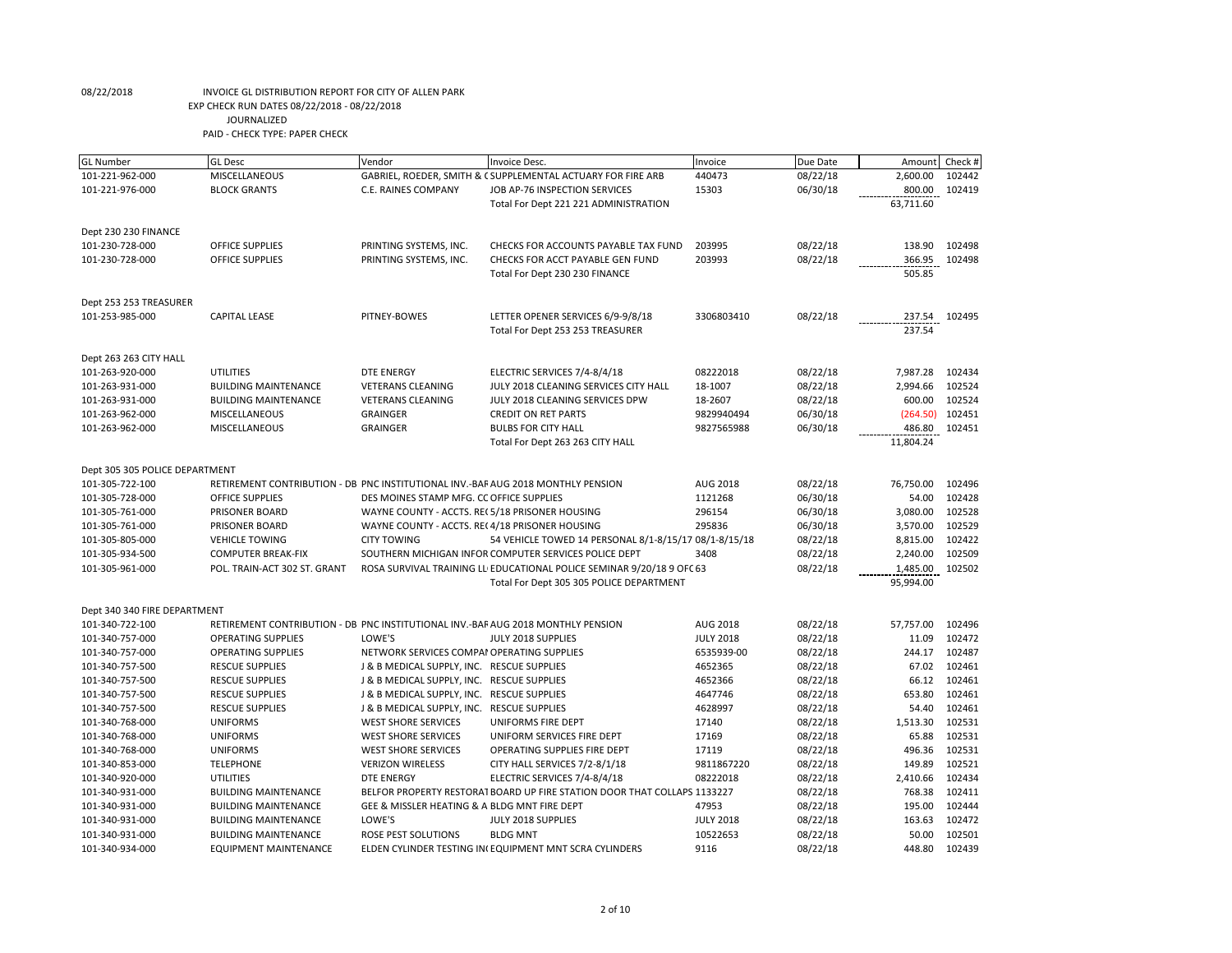| <b>GL Number</b>                          | <b>GL Desc</b>                                                                   | Vendor                                         | Invoice Desc.                                           | Invoice          | Due Date | Amount    | Check # |
|-------------------------------------------|----------------------------------------------------------------------------------|------------------------------------------------|---------------------------------------------------------|------------------|----------|-----------|---------|
| 101-340-934-500                           | <b>COMPUTER BREAK-FIX</b>                                                        |                                                | SOUTHERN MICHIGAN INFOR COMPUTER SERVICES FOR FIRE DEPT | 3406             | 08/22/18 | 160.00    | 102509  |
| 101-340-939-000                           | <b>VEHICLE MAINTENANCE</b>                                                       | BAKER'S GAS & WELDING SUI JULY CYLINDER RENTAL |                                                         | 09187920         | 08/22/18 | 25.43     | 102408  |
| 101-340-939-000                           | <b>VEHICLE MAINTENANCE</b>                                                       | <b>GLENDALE AUTO VALUE</b>                     | PARTS FOR 2006 FORD E250 VAN                            | 359-148529       | 08/22/18 | 298.74    | 102445  |
| 101-340-939-000                           | <b>VEHICLE MAINTENANCE</b>                                                       | <b>GLENDALE AUTO VALUE</b>                     | PARTS FOR 2006 FORD F250                                | 359-148585       | 08/22/18 | 343.54    | 102445  |
| 101-340-939-000                           | <b>VEHICLE MAINTENANCE</b>                                                       | <b>GLENDALE AUTO VALUE</b>                     | CREDIT RET 147905                                       | CM359-148131     | 08/22/18 | (168.68)  | 102445  |
| 101-340-939-000                           | <b>VEHICLE MAINTENANCE</b>                                                       | <b>GLENDALE AUTO VALUE</b>                     | PARTS FOR 2007 FORD                                     | 359-147950       | 08/22/18 | 8.19      | 102445  |
| 101-340-939-000                           | <b>VEHICLE MAINTENANCE</b>                                                       | <b>GLENDALE AUTO VALUE</b>                     | <b>PARTS</b>                                            | 359-147952       | 08/22/18 | 146.99    | 102445  |
| 101-340-939-000                           | <b>VEHICLE MAINTENANCE</b>                                                       | <b>GLENDALE AUTO VALUE</b>                     | RET PROD FROM INV 147950                                | CM359-147959     | 08/22/18 | (8.19)    | 102445  |
| 101-340-939-000                           | <b>VEHICLE MAINTENANCE</b>                                                       | <b>GLENDALE AUTO VALUE</b>                     | <b>PARTS</b>                                            | 359-148238       | 08/22/18 | 64.77     | 102445  |
| 101-340-939-000                           | <b>VEHICLE MAINTENANCE</b>                                                       | <b>GLENDALE AUTO VALUE</b>                     | <b>SUPPLIES</b>                                         | 359-148090       | 08/22/18 | 47.76     | 102445  |
| 101-340-939-000                           | <b>VEHICLE MAINTENANCE</b>                                                       | <b>HALT FIRE</b>                               | VEHICLE MNT FIRE DEPT                                   | S0078395         | 08/22/18 | 5,318.61  | 102455  |
| 101-340-939-000                           | <b>VEHICLE MAINTENANCE</b>                                                       | <b>VILLAGE FORD</b>                            | <b>PARTS</b>                                            | 327871           | 08/22/18 | 15.23     | 102525  |
| 101-340-939-000                           | <b>VEHICLE MAINTENANCE</b>                                                       | <b>VILLAGE FORD</b>                            | <b>PARTS</b>                                            | 323137           | 05/22/18 | 232.95    | 102525  |
| 101-340-939-000                           | <b>VEHICLE MAINTENANCE</b>                                                       | <b>VILLAGE FORD</b>                            | <b>CREDIT ON CORE DEP</b>                               | CM328368         | 08/22/18 | (218.26)  | 102525  |
| 101-340-960-000                           | <b>EDUCATION &amp; TRAINING</b>                                                  | <b>EDWARD CANN</b>                             | REIMBURSEMENT FOR TRAINING EXPENSES                     | REIMBURSEMENT    | 08/22/18 | 353.22    | 102416  |
|                                           |                                                                                  |                                                | Total For Dept 340 340 FIRE DEPARTMENT                  |                  |          | 71,735.80 |         |
|                                           |                                                                                  |                                                |                                                         |                  |          |           |         |
| Dept 445 445 DEPARTMENT OF PUBLIC SERVICE |                                                                                  |                                                |                                                         |                  |          |           |         |
| 101-445-722-100                           | RETIREMENT CONTRIBUTION - DB PNC INSTITUTIONAL INV.-BAF AUG 2018 MONTHLY PENSION |                                                |                                                         | <b>AUG 2018</b>  | 08/22/18 | 18,784.00 | 102496  |
| 101-445-757-000                           | <b>OPERATING SUPPLIES</b>                                                        | LOWE'S                                         | JULY 2018 SUPPLIES                                      | <b>JULY 2018</b> | 08/22/18 | 103.00    | 102472  |
| 101-445-757-000                           | <b>OPERATING SUPPLIES</b>                                                        | D & L GARDEN CENTER, INC. SUPPLIES             |                                                         | 94557            | 08/22/18 | 419.75    | 102534  |
| 101-445-768-000                           | <b>UNIFORMS</b>                                                                  | CINTAS CORP. #0721                             | JULY 2018 DPS UNIFORM SERVICES                          | 12030842JULY     | 08/22/18 | 386.56    | 102421  |
| 101-445-786-000                           | <b>TRAFFIC SUPPLIES</b>                                                          | LOWE'S                                         | JULY 2018 SUPPLIES                                      | <b>JULY 2018</b> | 08/22/18 | 35.72     | 102472  |
| 101-445-853-000                           | <b>TELEPHONE</b>                                                                 | <b>VERIZON WIRELESS</b>                        | CITY HALL SERVICES 7/2-8/1/18                           | 9811867220       | 08/22/18 | 50.55     | 102521  |
| 101-445-920-000                           | <b>UTILITIES</b>                                                                 | <b>DTE ENERGY</b>                              | ELECTRIC SERVICES 7/4-8/4/18                            | 08222018         | 08/22/18 | 911.34    | 102434  |
| 101-445-920-000                           | <b>UTILITIES</b>                                                                 | <b>DTE ENERGY</b>                              | GAS SERVICES 16850 GARAGE 7/10-8/7/18                   | 08222018         | 08/22/18 | 37.24     | 102437  |
| 101-445-926-000                           | <b>STREET LIGHTING</b>                                                           | <b>DTE ENERGY</b>                              | ELECTRIC SERVICES 7/4-8/4/18                            | 08222018         | 08/22/18 | 133.88    | 102434  |
| 101-445-926-000                           | <b>STREET LIGHTING</b>                                                           | <b>DTE ENERGY</b>                              | STREETLIGHTS SERVICE 7/4-8/2/18                         | 08222018         | 08/22/18 | 761.38    | 102436  |
| 101-445-931-000                           | <b>BUILDING MAINTENANCE</b>                                                      | LOWE'S                                         | JULY 2018 SUPPLIES                                      | <b>JULY 2018</b> | 08/22/18 | 189.19    | 102472  |
| 101-445-939-000                           | <b>VEHICLE MAINTENANCE</b>                                                       | BAKER'S GAS & WELDING SUI OXYGEN               |                                                         | 01515682         | 08/22/18 | 48.36     | 102408  |
| 101-445-939-000                           | <b>VEHICLE MAINTENANCE</b>                                                       | BAKER'S GAS & WELDING SUI JULY CYLINDER RENTAL |                                                         | 09187920         | 08/22/18 | 25.43     | 102408  |
|                                           |                                                                                  |                                                |                                                         |                  |          |           | 102408  |
| 101-445-939-000                           | <b>VEHICLE MAINTENANCE</b>                                                       | BAKER'S GAS & WELDING SUI PARTS                |                                                         | 01517195         | 08/22/18 | 16.65     |         |
| 101-445-939-000                           | <b>VEHICLE MAINTENANCE</b>                                                       | BELL EQUIPMENT CO.                             | <b>PARTS</b>                                            | 0143935          | 08/22/18 | 1,476.00  | 102410  |
| 101-445-939-000                           | <b>VEHICLE MAINTENANCE</b>                                                       | BELL EQUIPMENT CO.                             | <b>PARTS</b>                                            | 0144158          | 08/22/18 | 935.56    | 102410  |
| 101-445-939-000                           | <b>VEHICLE MAINTENANCE</b>                                                       | <b>CANNON EQUIPMENT</b>                        | <b>PARTS</b>                                            | 45475            | 08/22/18 | 110.00    | 102417  |
| 101-445-939-000                           | <b>VEHICLE MAINTENANCE</b>                                                       | <b>CANNON EQUIPMENT</b>                        | <b>PARTS</b>                                            | 45466            | 08/22/18 | 35.08     | 102417  |
| 101-445-939-000                           | <b>VEHICLE MAINTENANCE</b>                                                       | <b>GLENDALE AUTO VALUE</b>                     | <b>PARTS</b>                                            | 359-346898       | 08/22/18 | 13.18     | 102445  |
| 101-445-939-000                           | <b>VEHICLE MAINTENANCE</b>                                                       | <b>GLENDALE AUTO VALUE</b>                     | <b>PARTS</b>                                            | 359-146092       | 08/22/18 | 143.59    | 102445  |
| 101-445-939-000                           | <b>VEHICLE MAINTENANCE</b>                                                       | <b>GLENDALE AUTO VALUE</b>                     | <b>CORRECTED ACCT BILLING</b>                           | 359-146158       | 08/22/18 | 0.00      | 102445  |
| 101-445-939-000                           | <b>VEHICLE MAINTENANCE</b>                                                       | <b>GLENDALE AUTO VALUE</b>                     | <b>PARTS</b>                                            | 359-148259       | 08/22/18 | 73.62     | 102445  |
| 101-445-939-000                           | <b>VEHICLE MAINTENANCE</b>                                                       | <b>GLENDALE AUTO VALUE</b>                     | PARTS FOR 2010 INT TRUCK                                | 359-147905       | 08/22/18 | 133.47    | 102445  |
| 101-445-939-000                           | <b>VEHICLE MAINTENANCE</b>                                                       | <b>GLENDALE AUTO VALUE</b>                     | PARTS FOR 2000 FORD F150 PICKUP                         | 359-147690       | 08/22/18 | 159.99    | 102445  |
| 101-445-939-000                           | <b>VEHICLE MAINTENANCE</b>                                                       | <b>GLENDALE AUTO VALUE</b>                     | <b>PARTS</b>                                            | 359-147902       | 08/22/18 | 30.00     | 102445  |
| 101-445-939-000                           | <b>VEHICLE MAINTENANCE</b>                                                       | <b>GLENDALE AUTO VALUE</b>                     | <b>PARTS</b>                                            | 359-148238       | 08/22/18 | 64.77     | 102445  |
| 101-445-939-000                           | <b>VEHICLE MAINTENANCE</b>                                                       | <b>GLENDALE AUTO VALUE</b>                     | <b>PARTS</b>                                            | 359-148235       | 08/22/18 | 19.06     | 102445  |
| 101-445-939-000                           | <b>VEHICLE MAINTENANCE</b>                                                       | <b>GLENDALE AUTO VALUE</b>                     | <b>SUPPLIES</b>                                         | 359-148090       | 08/22/18 | 47.76     | 102445  |
| 101-445-939-000                           | <b>VEHICLE MAINTENANCE</b>                                                       | <b>GLENDALE AUTO VALUE</b>                     | <b>PARTS</b>                                            | 359-148088       | 08/22/18 | 131.34    | 102445  |
| 101-445-939-000                           | <b>VEHICLE MAINTENANCE</b>                                                       | <b>GLENDALE AUTO VALUE</b>                     | <b>PARTS</b>                                            | 359-148064       | 08/22/18 | 353.64    | 102445  |
| 101-445-939-000                           | <b>VEHICLE MAINTENANCE</b>                                                       | WILLIAM F. SELL & SON                          | <b>PARTS</b>                                            | 308665           | 08/22/18 | 61.96     | 102506  |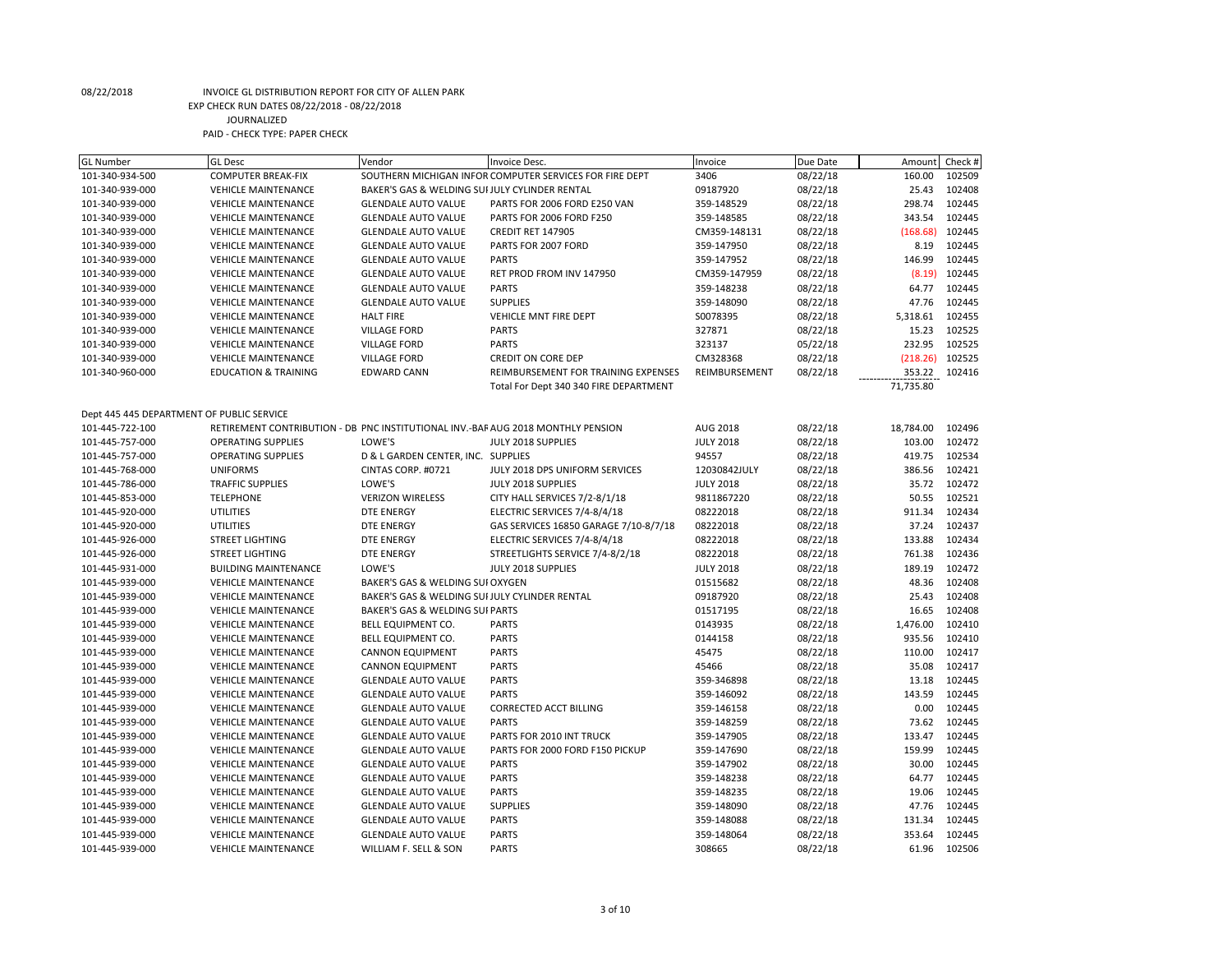| <b>GL Number</b>                       | <b>GL Desc</b>                                                                   | Vendor                                         | Invoice Desc.                                                                  | Invoice          | Due Date | Amount    | Check # |
|----------------------------------------|----------------------------------------------------------------------------------|------------------------------------------------|--------------------------------------------------------------------------------|------------------|----------|-----------|---------|
| 101-445-939-000                        | <b>VEHICLE MAINTENANCE</b>                                                       | WILLIAM F. SELL & SON                          | <b>PARTS</b>                                                                   | 309165           | 08/22/18 | 2.70      | 102506  |
| 101-445-939-000                        | <b>VEHICLE MAINTENANCE</b>                                                       | WILLIAM F. SELL & SON                          | <b>PARTS</b>                                                                   | 309166           | 08/22/18 | 53.42     | 102506  |
| 101-445-960-000                        | GENERAL EDUCATION/TUITION RE LOCKE, JASON                                        |                                                | REIMBURSEMENT ON SIGN TECH COURSE                                              | REIMBURSEMENT    | 08/22/18 | 172.37    | 102471  |
| 101-445-962-000                        | MISCELLANEOUS                                                                    | COMPREHENSIVE TESTING SC LAB WORK              |                                                                                | 2498             | 08/22/18 | 415.00    | 102424  |
|                                        |                                                                                  |                                                | Total For Dept 445 445 DEPARTMENT OF PUBLIC SERVICE                            |                  |          | 26,335.56 |         |
|                                        |                                                                                  |                                                |                                                                                |                  |          |           |         |
| Dept 707 707 PARKS & REC               |                                                                                  |                                                |                                                                                |                  |          |           |         |
| 101-707-751-000                        | <b>GASOLINE</b>                                                                  | <b>HAWKINS, PAT</b>                            | REIMBURSEMENT FOR MILEAGE JULY 2018                                            | REIMBURSEMENT    | 08/22/18 | 113.36    | 102456  |
| 101-707-757-000                        | <b>OPERATING SUPPLIES</b>                                                        | <b>KEY AWARDS</b>                              | HALL OF FAME PLAQUES                                                           | 4209A            | 08/22/18 | 375.00    | 102469  |
| 101-707-783-000                        | <b>PARK SUPPLIES</b>                                                             | LOWE'S                                         | JULY 2018 SUPPLIES                                                             | <b>JULY 2018</b> | 08/22/18 | 5.69      | 102472  |
| 101-707-784-000                        | <b>PARK SERVICES</b>                                                             | DIX BLOCK & SUPPLY CO.                         | <b>SUPPLIES</b>                                                                | 117026           | 08/22/18 | 652.02    | 102432  |
| 101-707-784-000                        | <b>PARK SERVICES</b>                                                             | LOWE'S                                         | JULY 2018 SUPPLIES                                                             | <b>JULY 2018</b> | 08/22/18 | 348.24    | 102472  |
| 101-707-784-000                        | <b>PARK SERVICES</b>                                                             | PARKWAY SERVICE INC                            | PORTABLE SERVICES AT SUDHAM PARK                                               | A-114982         | 08/22/18 | 110.00    | 102492  |
| 101-707-784-000                        | <b>PARK SERVICES</b>                                                             | PARKWAY SERVICE INC                            | PORTABLE SERVICES MILWARD PARK                                                 | A-114983         | 08/22/18 | 110.00    | 102492  |
| 101-707-784-000                        | <b>PARK SERVICES</b>                                                             | PARKWAY SERVICE INC                            | PORTABLE SERVICES RIEL PARK                                                    | A-114988         | 08/22/18 | 160.00    | 102492  |
| 101-707-784-000                        | <b>PARK SERVICES</b>                                                             | PARKWAY SERVICE INC                            | PORTABLE SERVICES CHAMPAIGN PARK                                               | A-114981         | 08/22/18 | 380.00    | 102492  |
| 101-707-816-000                        | PROF. SERV. - OTHER                                                              | LOWE'S                                         | JULY 2018 SUPPLIES                                                             | <b>JULY 2018</b> | 08/22/18 | 67.02     | 102472  |
| 101-707-920-000                        | <b>UTILITIES</b>                                                                 | <b>DTE ENERGY</b>                              | ELECTRIC SERVICES 7/4-8/4/18                                                   | 08222018         | 08/22/18 | 560.36    | 102434  |
| 101-707-935-000                        |                                                                                  |                                                | COMPUTER SOFTWARE MAINTEN/ SOUTHERN MICHIGAN INFOR NEW NETWORK & FIREWALL CONF | 3407             | 08/22/18 | 240.00    | 102509  |
| 101-707-939-000                        | <b>VEHICLE MAINTENANCE</b>                                                       | BAKER'S GAS & WELDING SUI JULY CYLINDER RENTAL |                                                                                | 09187920         | 08/22/18 | 25.43     | 102408  |
| 101-707-939-000                        | <b>VEHICLE MAINTENANCE</b>                                                       | <b>GLENDALE AUTO VALUE</b>                     | <b>PARTS</b>                                                                   | 359-148259       | 08/22/18 | 73.62     | 102445  |
| 101-707-939-000                        | <b>VEHICLE MAINTENANCE</b>                                                       | <b>GLENDALE AUTO VALUE</b>                     | <b>PARTS</b>                                                                   | 359-148238       | 08/22/18 | 64.77     | 102445  |
| 101-707-939-000                        | <b>VEHICLE MAINTENANCE</b>                                                       | <b>GLENDALE AUTO VALUE</b>                     | <b>PARTS</b>                                                                   | 359-148235       | 08/22/18 | 10.02     | 102445  |
| 101-707-939-000                        | <b>VEHICLE MAINTENANCE</b>                                                       | <b>GLENDALE AUTO VALUE</b>                     | <b>SUPPLIES</b>                                                                | 359-148090       | 08/22/18 | 47.76     | 102445  |
| 101-707-958-000                        | <b>MEMBERSHIP &amp; DUES</b>                                                     |                                                | NATIONAL RECREATION/PARI 1 YR MEMBERSHIP EXPIRES 10/31/19                      | 331085-19        | 08/22/18 | 650.00    | 102489  |
|                                        |                                                                                  |                                                | Total For Dept 707 707 PARKS & REC                                             |                  |          | 3,993.29  |         |
|                                        |                                                                                  |                                                |                                                                                |                  |          |           |         |
| Dept 751 751 COMMUNITY CENTER          |                                                                                  |                                                |                                                                                |                  |          |           |         |
| 101-751-816-000                        | PROF. SERV. - OTHER                                                              |                                                | JERRY COHEN ELITE LAB INC AUG 2018 COOLING WATER TREATMENT                     | 7605             | 08/22/18 | 100.00    | 102462  |
| 101-751-853-000                        | <b>TELEPHONE</b>                                                                 | <b>VERIZON WIRELESS</b>                        | CITY HALL SERVICES 7/2-8/1/18                                                  | 9811867220       | 08/22/18 | 78.91     | 102521  |
| 101-751-920-000                        | <b>UTILITIES</b>                                                                 | <b>DIRECTV</b>                                 | COMM CTR SERVICES 8/6-9/7/18                                                   | 34827263746      | 08/22/18 | 150.23    | 102431  |
| 101-751-920-000                        | <b>UTILITIES</b>                                                                 | <b>DTE ENERGY</b>                              | STREETLIGHTS SERVICE 7/4-8/2/18                                                | 08222018         | 08/22/18 | 8,238.30  | 102436  |
| 101-751-931-000                        | <b>BUILDING MAINTENANCE</b>                                                      | LOWE'S                                         | JULY 2018 SUPPLIES                                                             | <b>JULY 2018</b> | 08/22/18 | 158.65    | 102472  |
| 101-751-934-000                        | <b>EQUIPMENT MAINTENANCE</b>                                                     | DSM SAW & KNIFE LLC                            | <b>BLADE SHARPEN</b>                                                           | 5816             | 08/22/18 | 101.00    | 102433  |
| 101-751-934-000                        | <b>EQUIPMENT MAINTENANCE</b>                                                     | TRENDSET COMMUNICATION RESET CAMERAS           |                                                                                | 1224             | 08/22/18 | 3,112.41  | 102517  |
|                                        |                                                                                  |                                                | Total For Dept 751 751 COMMUNITY CENTER                                        |                  |          | 11,939.50 |         |
|                                        |                                                                                  |                                                |                                                                                |                  |          |           |         |
| Dept 803 HISTORICAL                    |                                                                                  |                                                |                                                                                |                  |          |           |         |
| 101-803-701-000                        | PERSONNEL SERVICES                                                               | AMERICAN LOCK & KEY                            | CHANGE LOCKS ON 3 OUTSIDE DOORS AT MUS 11808                                   |                  | 08/22/18 | 105.00    | 102406  |
| 101-803-701-000                        | PERSONNEL SERVICES                                                               | SOUTHERN MICHIGAN INFOR HISTORICAL PC SERVICES |                                                                                | 3405             | 08/22/18 | 80.00     | 102509  |
| 101-803-801-001                        | LAWN & SNOW SERVICES                                                             |                                                | JOHN'S LANDSCAPING & SNO JULY 2018 LAWN SERVICES AP HISTORICAL MU. 19537       |                  | 08/22/18 | 35.00     | 102463  |
| 101-803-920-000                        | <b>UTILITIES</b>                                                                 | <b>DTE ENERGY</b>                              | ELECTRIC SERVICES 7/4-8/4/18                                                   | 08222018         | 08/22/18 | 88.23     | 102434  |
| 101-803-985-000                        | <b>CAPITAL OUTLAY</b>                                                            | O RILEY, SCOTT                                 | SUPPLIES FOR HISTORICAL MUSEUM                                                 | DM3368922        | 08/22/18 | 224.00    | 102490  |
|                                        |                                                                                  |                                                | Total For Dept 803 HISTORICAL                                                  |                  |          | 532.23    |         |
|                                        |                                                                                  |                                                |                                                                                |                  |          |           |         |
| Dept 864 864 RETIREE/ACTIVE HEALTHCARE |                                                                                  |                                                |                                                                                |                  |          |           |         |
| 101-864-722-100                        | RETIREMENT CONTRIBUTION - DB PNC INSTITUTIONAL INV.-BAF AUG 2018 MONTHLY PENSION |                                                |                                                                                | AUG 2018         | 08/22/18 | 7,163.00  | 102496  |
|                                        |                                                                                  |                                                | Total For Dept 864 864 RETIREE/ACTIVE HEALTHCARE                               |                  |          | 7,163.00  |         |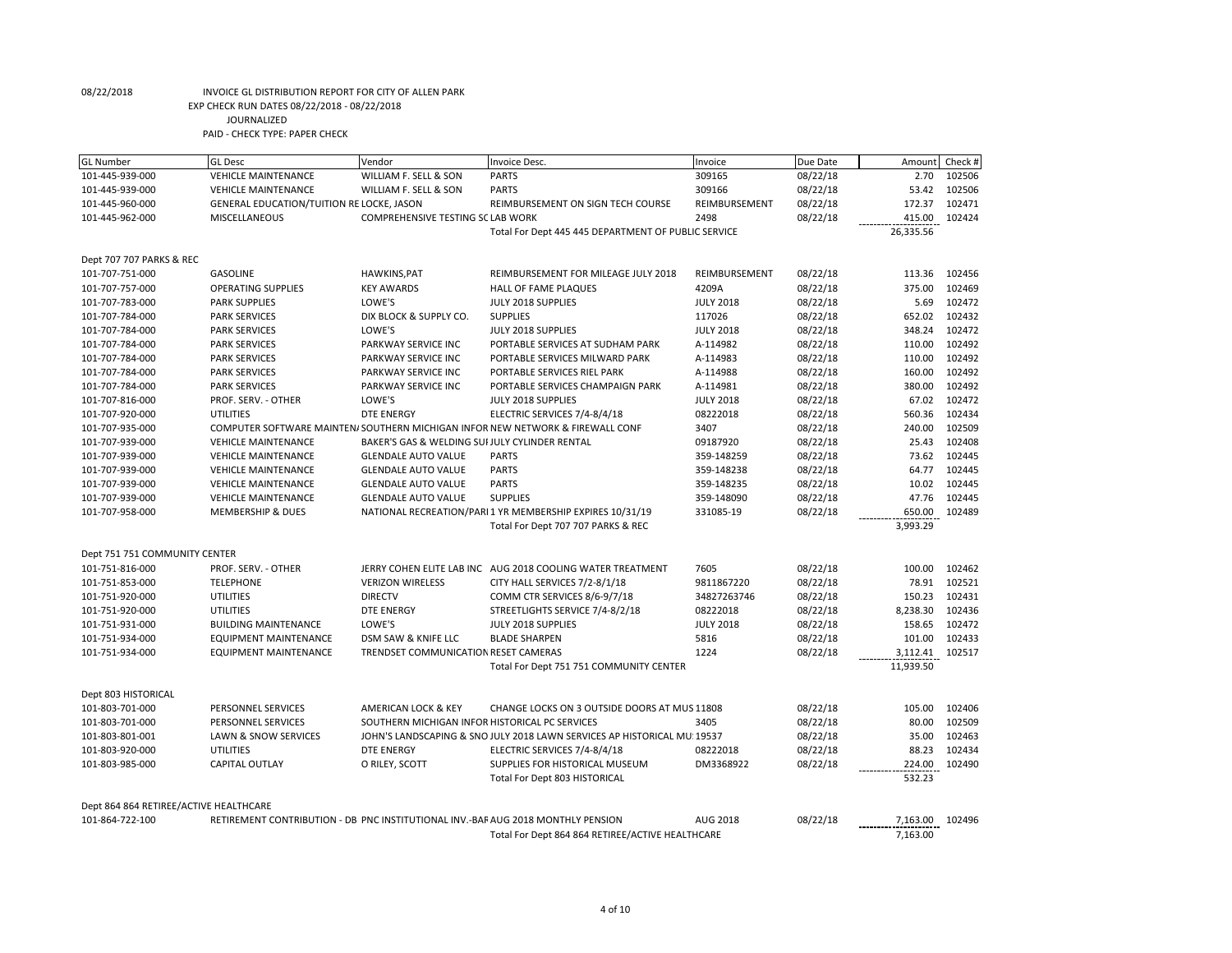| <b>GL Number</b>                  | <b>GL</b> Desc                                                                   | Vendor                     | Invoice Desc.                                                   | Invoice       | Due Date | Amount     | Check # |
|-----------------------------------|----------------------------------------------------------------------------------|----------------------------|-----------------------------------------------------------------|---------------|----------|------------|---------|
|                                   |                                                                                  |                            | Total For Fund 101 GENERAL FUND                                 |               |          | 493,299.25 |         |
|                                   |                                                                                  |                            |                                                                 |               |          |            |         |
| Fund 202 MAJOR STREET FUND        |                                                                                  |                            |                                                                 |               |          |            |         |
| Dept 475 475 TRAFFIC SERVICES     |                                                                                  |                            |                                                                 |               |          |            |         |
| 202-475-703-050                   | INTERFUND LABOR/EQUIP - TRAFF WAYNE COUNTY - ACCTS. RECTRAFFIC SIGNA MAINT 7/18  |                            |                                                                 | 296013        | 08/22/18 | 2,755.91   | 102530  |
|                                   |                                                                                  |                            | Total For Dept 475 475 TRAFFIC SERVICES                         |               |          | 2,755.91   |         |
|                                   |                                                                                  |                            |                                                                 |               |          |            |         |
| Dept 479 PRESERVATION - STREETS   |                                                                                  |                            |                                                                 |               |          |            |         |
| 202-479-757-000                   | <b>OPERATING SUPPLIES</b>                                                        | AJAX MATERIALS CORP.       | <b>SUPPLIES</b>                                                 | 227608        | 08/22/18 | 535.14     | 102405  |
| 202-479-801-220                   | PROF'L SERVICES                                                                  | <b>BUCCILLI GROUP, LLC</b> | INSPECTION SERVICES S WOOD 7/2-7/6/18                           | 2958          | 08/22/18 | 1,296.00   | 102415  |
| 202-479-801-220                   | PROF'L SERVICES                                                                  | <b>BUCCILLI GROUP, LLC</b> | INSPECTION SERVICES S WOOD 7/10-7/11/18 2965                    |               | 08/22/18 | 972.00     | 102415  |
|                                   |                                                                                  |                            | Total For Dept 479 PRESERVATION - STREETS                       |               |          | 2,803.14   |         |
|                                   |                                                                                  |                            |                                                                 |               |          |            |         |
|                                   |                                                                                  |                            | Total For Fund 202 MAJOR STREET FUND                            |               |          | 5,559.05   |         |
|                                   |                                                                                  |                            |                                                                 |               |          |            |         |
| Fund 203 LOCAL STREET FUND        |                                                                                  |                            |                                                                 |               |          |            |         |
| Dept 479 PRESERVATION - STREETS   |                                                                                  |                            |                                                                 |               |          |            |         |
| 203-479-757-000                   | <b>OPERATING SUPPLIES</b>                                                        | AJAX MATERIALS CORP.       | <b>SUPPLIES</b>                                                 | 227608        | 08/22/18 | 535.14     | 102405  |
| 203-479-801-215                   | PROF'L SERVICES - NON-MOTORIZI BUCCILLI GROUP, LLC                               |                            | INSPECTION SERV B WOOD 7/5/18                                   | 2960          | 08/22/18 | 432.00     | 102415  |
|                                   |                                                                                  |                            | Total For Dept 479 PRESERVATION - STREETS                       |               |          | 967.14     |         |
| Dept 483 ADMINISTRATION - STREETS |                                                                                  |                            |                                                                 |               |          |            |         |
| 203-483-820-000                   | ENGINEERING                                                                      | <b>BUCCILLI GROUP, LLC</b> | INSPECTION SERV S WOOD 7/12-7/13/18                             | 2966          | 08/22/18 | 702.00     | 102415  |
|                                   |                                                                                  |                            | Total For Dept 483 ADMINISTRATION - STREETS                     |               |          | 702.00     |         |
|                                   |                                                                                  |                            |                                                                 |               |          |            |         |
|                                   |                                                                                  |                            | Total For Fund 203 LOCAL STREET FUND                            |               |          | 1,669.14   |         |
|                                   |                                                                                  |                            |                                                                 |               |          |            |         |
| Fund 226 RUBBISH FUND             |                                                                                  |                            |                                                                 |               |          |            |         |
| Dept 450 450 RUBBISH              |                                                                                  |                            |                                                                 |               |          |            |         |
| 226-450-817-000                   | <b>WASTE DISPOSAL</b>                                                            |                            | ADVANCED DISPOSAL SERVIC AUGUST 2018 BULK SERVICES              | V30001596650  | 08/22/18 | 133,657.89 | 102404  |
| 226-450-817-000                   | <b>WASTE DISPOSAL</b>                                                            | SIGN SPECIALTIES           | <b>COMPOST STICKERS FOR DPS</b>                                 | 08012018      | 08/22/18 | 375.00     | 102508  |
| 226-450-819-000                   | <b>WASTE DISPOSAL</b>                                                            | RIVERVIEW, CITY OF         | JULY 2018 WOOD DISPOSAL                                         | 82097         | 08/22/18 | 768.66     | 102500  |
| 226-450-819-000                   | <b>WASTE DISPOSAL</b>                                                            | RIVERVIEW, CITY OF         | JULY 2018 DISPOSAL BROKEN CONCRETE                              | 82096         | 08/22/18 | 501.43     | 102500  |
|                                   |                                                                                  |                            | Total For Dept 450 450 RUBBISH                                  |               |          | 135,302.98 |         |
|                                   |                                                                                  |                            |                                                                 |               |          |            |         |
|                                   |                                                                                  |                            | Total For Fund 226 RUBBISH FUND                                 |               |          | 135,302.98 |         |
|                                   |                                                                                  |                            |                                                                 |               |          |            |         |
| Fund 249 BUILDING FUND            |                                                                                  |                            |                                                                 |               |          |            |         |
| Dept 000                          |                                                                                  |                            |                                                                 |               |          |            |         |
| 249-000-607-000                   | <b>FEES REVENUE</b>                                                              |                            | TITTLE BROTHERS CONSTRUC REFUND ON PERMITS PB 18-0710,0550,0958 | <b>REFUND</b> | 06/30/18 | 535.50     | 102516  |
|                                   |                                                                                  |                            | Total For Dept 000                                              |               |          | 535.50     |         |
|                                   |                                                                                  |                            |                                                                 |               |          |            |         |
| Dept 371 371 BUILDING DEPARTMENT  |                                                                                  |                            |                                                                 |               |          |            |         |
| 249-371-722-100                   | RETIREMENT CONTRIBUTION - DB PNC INSTITUTIONAL INV.-BAF AUG 2018 MONTHLY PENSION |                            |                                                                 | AUG 2018      | 08/22/18 | 5,208.00   | 102496  |
| 249-371-800-000                   | <b>ORDINANCE EXPENSE</b>                                                         | <b>GRAPHICWEAR</b>         | SHIRTS FOR ORDINANCE DEPT                                       | 2710          | 08/22/18 | 176.50     | 102450  |
| 249-371-853-000                   | <b>TELEPHONE</b>                                                                 | <b>VERIZON WIRELESS</b>    | CITY HALL SERVICES 7/2-8/1/18                                   | 9811867220    | 08/22/18 | 128.22     | 102521  |
| 249-371-934-000                   | <b>EQUIPMENT MAINTENANCE</b>                                                     |                            | SOUTHERN MICHIGAN INFOR BLDG & CLERK COMPUTER SERVICES          | 3403          | 08/22/18 | 440.00     | 102509  |
| 249-371-939-000                   | <b>VEHICLE MAINTENANCE</b>                                                       | <b>GLENDALE AUTO VALUE</b> | <b>PARTS</b>                                                    | 359-147816    | 08/22/18 | 43.08      | 102445  |
| 249-371-939-000                   | <b>VEHICLE MAINTENANCE</b>                                                       | <b>GLENDALE AUTO VALUE</b> | PARTS FOR 2000 FORD F150 PICKUP                                 | 359-147690    | 08/22/18 | 192.88     | 102445  |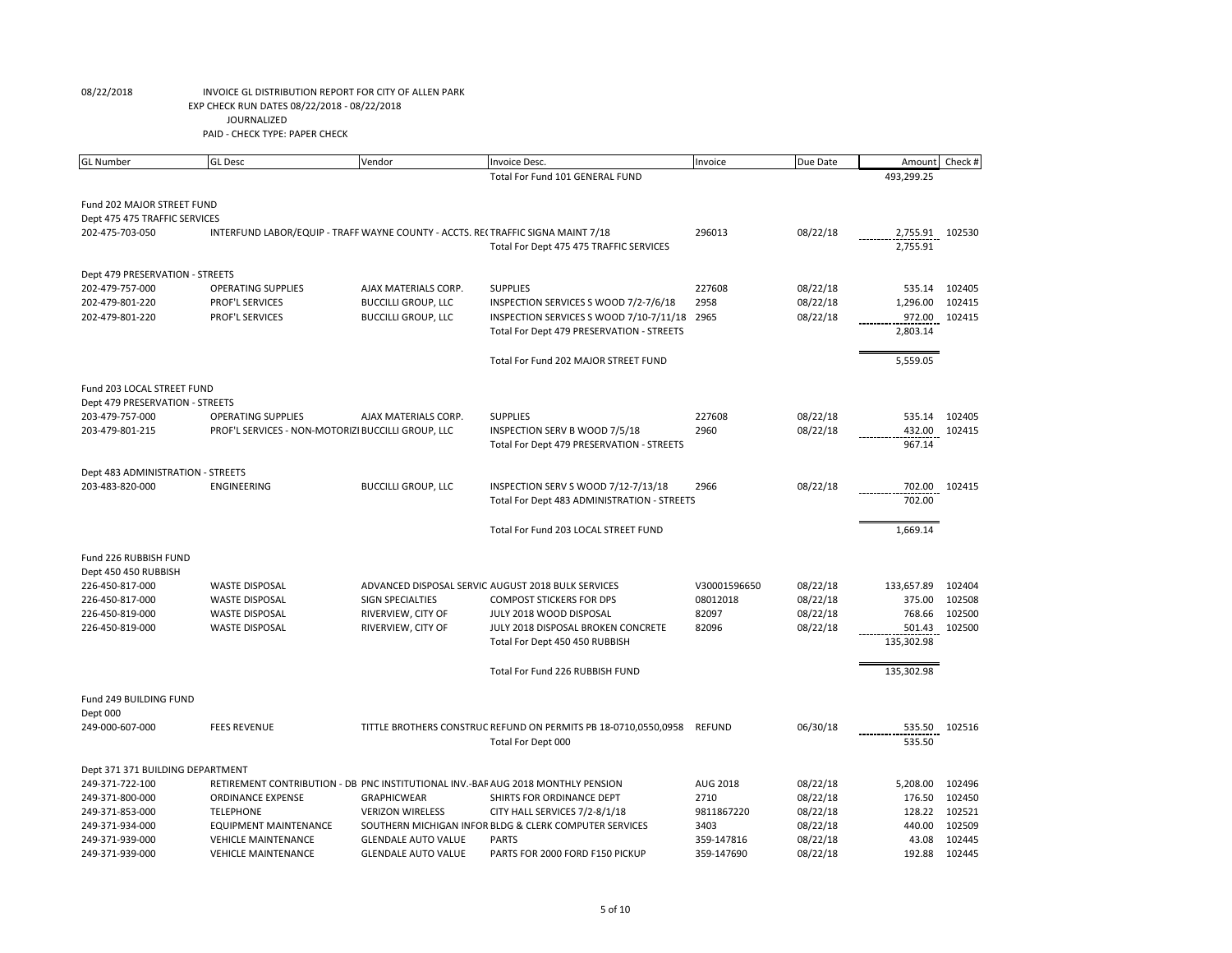| <b>GL Number</b>                       | <b>GL</b> Desc                                 | Vendor                                         | Invoice Desc.                                                               | Invoice       | Due Date | Amount                   | Check # |
|----------------------------------------|------------------------------------------------|------------------------------------------------|-----------------------------------------------------------------------------|---------------|----------|--------------------------|---------|
| 249-371-939-000                        | <b>VEHICLE MAINTENANCE</b>                     | <b>VILLAGE FORD</b>                            | <b>PARTS</b>                                                                | 321169        | 08/22/18 | 163.50                   | 102525  |
|                                        |                                                |                                                | Total For Dept 371 371 BUILDING DEPARTMENT                                  |               |          | 6,352.18                 |         |
|                                        |                                                |                                                | Total For Fund 249 BUILDING FUND                                            |               |          | 6,887.68                 |         |
| Fund 250 DDA OPERATING                 |                                                |                                                |                                                                             |               |          |                          |         |
| Dept 000                               |                                                |                                                |                                                                             |               |          |                          |         |
| 250-000-991-000                        | <b>BOND PRINCIPAL</b>                          | <b>US BANK</b>                                 | PRINCIPAL & INTEREST                                                        | 1146419       | 08/22/18 | 50,366.25                | 102518  |
|                                        |                                                |                                                | Total For Dept 000                                                          |               |          | 50,366.25                |         |
|                                        |                                                |                                                | Total For Fund 250 DDA OPERATING                                            |               |          | 50,366.25                |         |
| Fund 266 DRUG FORFEITURE - STATE       |                                                |                                                |                                                                             |               |          |                          |         |
| Dept 000                               |                                                |                                                |                                                                             |               |          |                          |         |
| 266-000-939-000                        | <b>VEHICLE MAINTENANCE</b>                     | BAKER'S GAS & WELDING SUI JULY CYLINDER RENTAL |                                                                             | 09187920      | 08/22/18 | 25.43                    | 102408  |
| 266-000-939-000                        | <b>VEHICLE MAINTENANCE</b>                     | <b>GLENDALE AUTO VALUE</b>                     | PARTS FOR 2017 FORD POLICE VEHICLE                                          | 359-146954    | 08/22/18 | 393.40                   | 102445  |
| 266-000-939-000                        | <b>VEHICLE MAINTENANCE</b>                     | <b>GLENDALE AUTO VALUE</b>                     | <b>PARTS</b>                                                                | 359-147664    | 08/22/18 | 142.35                   | 102445  |
| 266-000-939-000                        | <b>VEHICLE MAINTENANCE</b>                     | <b>GLENDALE AUTO VALUE</b>                     | <b>PARTS</b>                                                                | 359-148238    | 08/22/18 | 64.77                    | 102445  |
| 266-000-939-000                        | <b>VEHICLE MAINTENANCE</b>                     | <b>GLENDALE AUTO VALUE</b>                     | <b>SUPPLIES</b>                                                             | 359-148090    | 08/22/18 | 47.76                    | 102445  |
| 266-000-939-000                        | <b>VEHICLE MAINTENANCE</b>                     | <b>VILLAGE FORD</b>                            | <b>PARTS</b>                                                                | 327478        | 08/22/18 | 323.53                   | 102525  |
| 266-000-939-000                        | <b>VEHICLE MAINTENANCE</b>                     | <b>VILLAGE FORD</b>                            | <b>PARTS</b>                                                                | 328368        | 08/22/18 | 175.26                   | 102525  |
| 266-000-939-000                        | <b>VEHICLE MAINTENANCE</b>                     | WINDER POLICE EQUIPMENT REPAIRS                |                                                                             | 20181812      | 08/22/18 | 390.00                   | 102533  |
| 266-000-939-000                        | <b>VEHICLE MAINTENANCE</b>                     | WINDER POLICE EQUIPMENT PARTS                  |                                                                             | 20181811      | 08/22/18 | 465.90                   | 102533  |
| 266-000-984-000                        | COMPUTER EQUIPMENT/SOFTWA THOMSON REUTERS-WEST |                                                | POLICE CHARGES 7/1/18-7/31/18                                               | 838644361     | 08/22/18 | 178.50                   | 102515  |
|                                        |                                                |                                                | Total For Dept 000                                                          |               |          | 2,206.90                 |         |
|                                        |                                                |                                                | Total For Fund 266 DRUG FORFEITURE - STATE                                  |               |          | 2,206.90                 |         |
| Fund 271 LIBRARY                       |                                                |                                                |                                                                             |               |          |                          |         |
| Dept 000                               |                                                |                                                |                                                                             |               |          |                          |         |
| 271-000-728-000                        | <b>OFFICE SUPPLIES</b>                         | <b>NEUTRON INDUSTRIES</b>                      | <b>SUPPLIES FOR LIBRARY</b>                                                 | 900601308     | 08/22/18 | 316.00                   | 102488  |
| 271-000-757-000                        | <b>OPERATING SUPPLIES</b>                      |                                                | MOTION PICTURE LICENSING MOTION PICUTRE UMBRELLA LISC 10/1/18-10/ 504165095 |               | 08/22/18 | 190.45                   | 102482  |
| 271-000-757-000                        | <b>OPERATING SUPPLIES</b>                      | NATIONAL PEN CORP.                             | <b>EXEC FOCU FLASHLIGHT PEN</b>                                             | 110137387     | 08/22/18 | 647.90                   | 102486  |
| 271-000-757-000                        | OPERATING SUPPLIES                             | PETTY CASH - LIBRARY                           | REIMBURSEMENT FOR LIBRARY SUPPLIES                                          | 08142018      | 08/22/18 | 132.71                   | 102493  |
| 271-000-757-000                        | <b>OPERATING SUPPLIES</b>                      | SWINEHART, BRANDI                              | REIMURSEMENT LIBRARY SUPPLIES                                               | REIMBURSEMENT | 08/22/18 | 191.74                   | 102510  |
| 271-000-827-000                        | <b>LIBRARY SERVICES</b>                        | THE LIBRARY NETWORK                            | OVRDRIVE AND HOSTING FEE 8/1/18-7/31/19 61592                               |               | 08/22/18 | 6,897.50                 | 102512  |
| 271-000-828-000                        | <b>MATERIALS</b>                               | <b>BAKER &amp; TAYLOR</b>                      | <b>MATERIALS FOR LIBRARY</b>                                                | 2033886875    | 08/22/18 | 68.92                    | 102407  |
| 271-000-828-000                        | <b>MATERIALS</b>                               | <b>BLACKSTONE PUBLISHING</b>                   | <b>AUDIOBOOKS FOR LIBRARY</b>                                               | 1021565       | 08/22/18 | 35.99                    | 102412  |
| 271-000-931-000                        | <b>BUILDING MAINTENANCE</b>                    | COVERALL NORTH AMERICA                         | COMM CLEANING SERVICES LIB 8/1/18-8/31/11 1340253960                        |               | 08/22/18 | 835.00                   | 102426  |
| 271-000-931-000                        | <b>BUILDING MAINTENANCE</b>                    | D & L GARDEN CENTER, INC. LIBRARY LANDSCAPING  |                                                                             | 54544         | 08/22/18 | 2,085.00                 | 102534  |
|                                        |                                                |                                                | Total For Dept 000                                                          |               |          | 11,401.21                |         |
|                                        |                                                |                                                | Total For Fund 271 LIBRARY                                                  |               |          | 11,401.21                |         |
| Fund 392 COMMUNITY CENTER DEBT SERVICE |                                                |                                                |                                                                             |               |          |                          |         |
| Dept 000                               |                                                |                                                |                                                                             |               |          |                          |         |
| 392-000-991-000                        | <b>BOND PRINCIPAL</b>                          | <b>US BANK</b>                                 | PRINCIPAL & INTEREST                                                        | 1146419       | 08/22/18 | 200,000.00               | 102518  |
| 392-000-995-000                        | <b>BOND INTEREST</b>                           | <b>US BANK</b>                                 | PRINCIPAL & INTEREST<br>Total For Dept 000                                  | 1146419       | 08/22/18 | 116,293.75<br>316,293.75 | 102518  |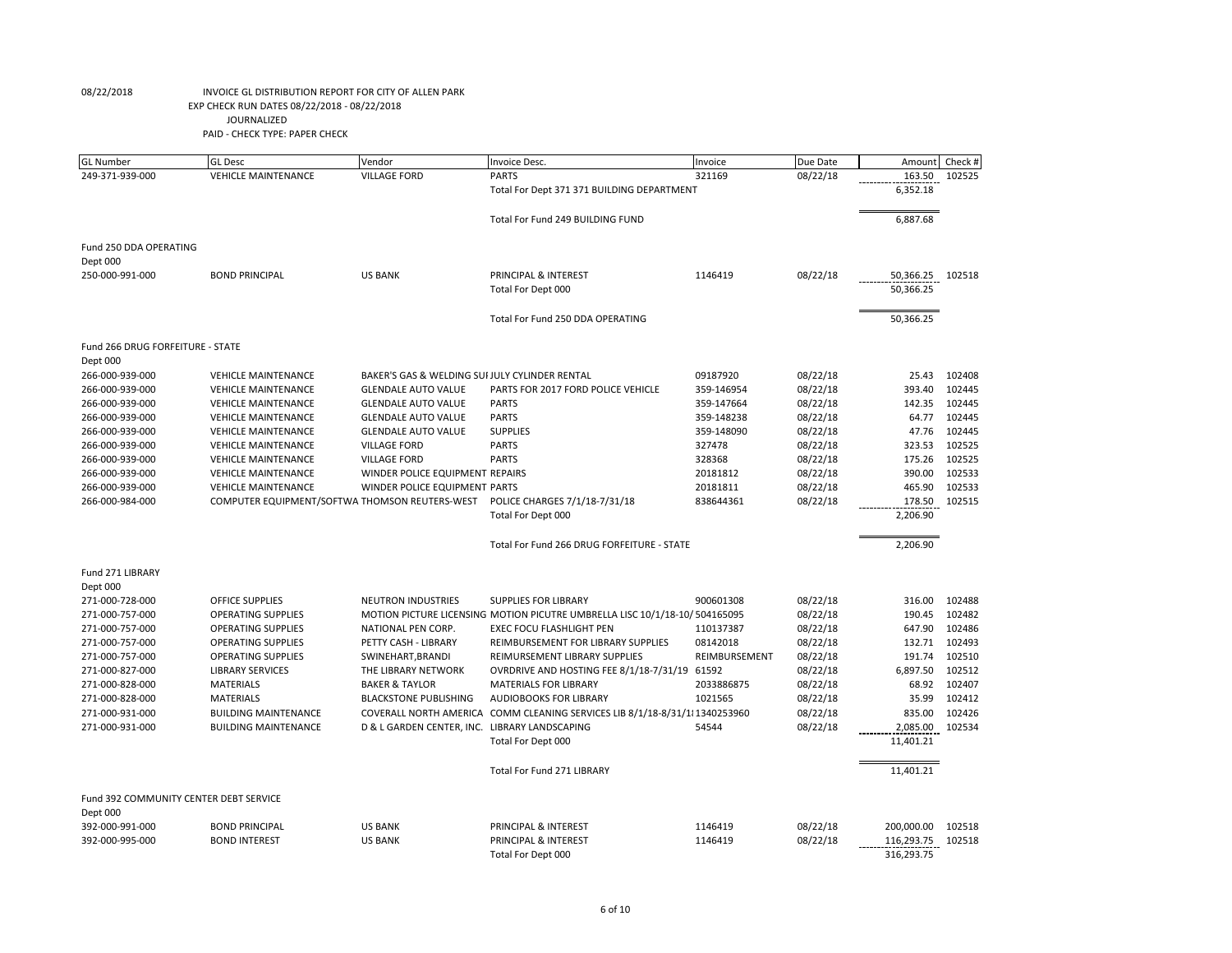| <b>GL Number</b>              | <b>GL</b> Desc                          | Vendor                                         | Invoice Desc.                                                          | Invoice          | Due Date | Amount     | Check # |
|-------------------------------|-----------------------------------------|------------------------------------------------|------------------------------------------------------------------------|------------------|----------|------------|---------|
|                               |                                         |                                                | Total For Fund 392 COMMUNITY CENTER DEBT SERVICE                       |                  |          | 316,293.75 |         |
|                               |                                         |                                                |                                                                        |                  |          |            |         |
| Fund 401 CAPITAL PROJECT FUND |                                         |                                                |                                                                        |                  |          |            |         |
| Dept 000                      |                                         |                                                |                                                                        |                  |          |            |         |
| 401-000-985-001               | CAPITAL OUTLAY - GEN GOV                |                                                | CORRIGAN MOVING SYSTEM MOVING EXPENSES FOR CITY HALL PARTIAL PN 94828  |                  | 06/30/18 | 29,023.00  | 102425  |
|                               |                                         |                                                | Total For Dept 000                                                     |                  |          | 29,023.00  |         |
|                               |                                         |                                                | Total For Fund 401 CAPITAL PROJECT FUND                                |                  |          | 29,023.00  |         |
| Fund 592 WATER & SEWER        |                                         |                                                |                                                                        |                  |          |            |         |
| Dept 600 WATER                |                                         |                                                |                                                                        |                  |          |            |         |
| 592-600-745-400               | <b>METER MAINTENANCE</b>                | <b>ETNA SUPPLY COMPANY</b>                     | <b>SUPPLIES</b>                                                        | S102728400.001   | 08/22/18 | 2,110.00   | 102440  |
| 592-600-873-000               | <b>MAIN MAINTENANCE</b>                 | HURON SOD FARMS, INC.                          | <b>SUPPLIES</b>                                                        | 5495             | 08/22/18 | 12.25      | 102460  |
| 592-600-873-000               | <b>MAIN MAINTENANCE</b>                 | JOHN D. OSBORNE TRUCKING SUPPLIES              |                                                                        | 090015           | 08/22/18 | 686.83     | 102465  |
| 592-600-873-000               | <b>MAIN MAINTENANCE</b>                 | JOHN D. OSBORNE TRUCKING SUPPLIES              |                                                                        | 089963           | 08/22/18 | 983.11     | 102465  |
| 592-600-873-000               | <b>MAIN MAINTENANCE</b>                 | JOHN D. OSBORNE TRUCKING SUPPLIES              |                                                                        | 089920           | 08/22/18 | 509.60     | 102465  |
| 592-600-873-000               | <b>MAIN MAINTENANCE</b>                 |                                                | MICHIGAN DEPT OF ENVIRON MDEQ LABORATORY SERIVICES                     | 761-10355305     | 08/22/18 | 175.00     | 102479  |
| 592-600-873-000               | <b>MAIN MAINTENANCE</b>                 | MICHIGAN BUSINESS & AUCT WATERMAIN CHARGES     |                                                                        | 88088            | 08/22/18 | 56.74      | 102497  |
| 592-600-873-000               | <b>MAIN MAINTENANCE</b>                 | D & L GARDEN CENTER, INC. SUPPLIES             |                                                                        | 94889            | 08/22/18 | 115.95     | 102534  |
| 592-600-873-000               | <b>MAIN MAINTENANCE</b>                 | D & L GARDEN CENTER, INC. SUPPLIES             |                                                                        | 94890            | 08/22/18 | 56.00      | 102534  |
| 592-600-873-000               | <b>MAIN MAINTENANCE</b>                 | D & L GARDEN CENTER, INC. SUPPLIES             |                                                                        | 92151            | 08/22/18 | 56.00      | 102534  |
| 592-600-939-100               | <b>VEHICLE MAINTENANCE</b>              | BAKER'S GAS & WELDING SUI JULY CYLINDER RENTAL |                                                                        | 09187920         | 08/22/18 | 25.46      | 102408  |
| 592-600-985-000               | <b>CAPITAL OUTLAY</b>                   | LOWE'S                                         | JULY 2018 SUPPLIES                                                     | <b>JULY 2018</b> | 08/22/18 | (180.08)   | 102472  |
| 592-600-985-000               | CAPITAL OUTLAY                          | SAVONE CEMENT, INC.                            | EMER CALL REMOVED OLD METER MCLAIN ST 10317-262                        |                  | 08/22/18 | 1,384.00   | 102503  |
|                               |                                         |                                                | Total For Dept 600 WATER                                               |                  |          | 5,990.86   |         |
| Dept 601 601 SEWER            |                                         |                                                |                                                                        |                  |          |            |         |
| 592-601-907-300               | <b>EXCESS FLOW- WAYNE COUNTY</b>        | <b>WAYNE COUNTY</b>                            | AUGUST 2018 FIXED EXCESS                                               | 295868           | 08/22/18 | 49,637.00  | 102527  |
| 592-601-920-000               | <b>UTILITIES</b>                        | <b>DTE ENERGY</b>                              | ELECTRIC SERVICES 7/4-8/4/18                                           | 08222018         | 08/22/18 | 1,267.12   | 102434  |
| 592-601-923-000               | PROFESSIONAL SERVICES                   | <b>BUCCILLI GROUP, LLC</b>                     | INSPECTION SERVICES M JOHNSON 7/16-7/20/ 2985                          |                  | 08/22/18 | 540.00     | 102415  |
| 592-601-923-000               | PROFESSIONAL SERVICES                   | <b>BUCCILLI GROUP, LLC</b>                     | INSPECTION SERV S WOOD 7/9-7/13/18                                     | 2964             | 08/22/18 | 864.00     | 102415  |
| 592-601-923-000               | PROFESSIONAL SERVICES                   | <b>RITTER GIS INC</b>                          | GIS SUPPORT SERV JUNE-JULY 2018                                        | 2018-0068        | 06/30/18 | 3,080.00   | 102535  |
| 592-601-927-050               | SEWAGE DISPOSAL-GLWA                    |                                                | <b>GREAT LAKES WATER AUTHO JULY 2018 SEWAGE CHARGES</b>                | JULYSEWAGE       | 08/22/18 | 70,600.00  | 102429  |
| 592-601-930-000               | <b>SEWER MAINTENANCE</b>                | THE SAFETY COMPANY LLC                         | <b>SUPPLIES</b>                                                        | IN182873         | 08/22/18 | 1,487.35   | 102484  |
| 592-601-939-100               | <b>VEHICLE MAINTENANCE</b>              | <b>GLENDALE AUTO VALUE</b>                     | <b>PARTS</b>                                                           | 359-148238       | 08/22/18 | 64.77      | 102445  |
| 592-601-939-100               | <b>VEHICLE MAINTENANCE</b>              | <b>GLENDALE AUTO VALUE</b>                     | <b>SUPPLIES</b>                                                        | 359-148090       | 08/22/18 | 47.76      | 102445  |
| 592-601-951-000               | <b>ENGINEERING CONSULTANTS</b>          | C.E. RAINES COMPANY                            | JOB AP-01 GENERAL PROJECTS                                             | 15290            | 06/30/18 | 982.00     | 102420  |
| 592-601-960-000               | <b>TRAINING &amp; EDUCATION</b>         | <b>KETTUNEN CENTER</b>                         | HOTEL STAY HYDRAULICS SHORT COURSE 8/28 MI AWWA BASIC                  |                  | 08/22/18 | 972.25     | 102467  |
| 592-601-960-000               | TRAINING & EDUCATION                    | MI-AWWA                                        | 2018 BASIC HYDRAULIC COURSE BILL MINER 8/11833795                      |                  | 08/22/18 | 350.00     | 102476  |
| 592-601-960-000               | TRAINING & EDUCATION                    | MI-AWWA                                        | BASIC HYDRAULIC COURSE J MCLAUGHLIN                                    | 200008869        | 08/22/18 | 440.00     | 102477  |
| 592-601-960-000               | TRAINING & EDUCATION                    | MI-AWWA                                        | BASIC HYDRAULICS COURSE J OGDEN 8/28-8/3 200008867                     |                  | 08/22/18 | 440.00     | 102478  |
| 592-601-960-000               | TRAINING & EDUCATION                    |                                                | MICHIGAN RUAL WATER ASSI COURSES LIFT STATION PREV MNT J MEEKINS R4055 |                  | 08/22/18 | 190.00     | 102483  |
| 592-601-987-000               | CAPITAL OUTLAY-MISCELLANEOUS GORNO FORD |                                                | 2018 BLACK FORD F-150 WATER DEPT                                       | T.5009           | 08/22/18 | 30,697.00  | 102449  |
|                               |                                         |                                                | Total For Dept 601 601 SEWER                                           |                  |          | 161,659.25 |         |
| Dept 603 603 BASIN            |                                         |                                                |                                                                        |                  |          |            |         |
| 592-603-853-000               | <b>TELEPHONE</b>                        | <b>VERIZON WIRELESS</b>                        | CITY HALL SERVICES 7/2-8/1/18                                          | 9811867220       | 08/22/18 | 269.98     | 102521  |
| 592-603-853-000               | <b>TELEPHONE</b>                        | <b>VERIZON WIRELESS</b>                        | PUMP STN SERVICES 7/11-8/10/18                                         | 9812484002       | 08/22/18 | 239.97     | 102523  |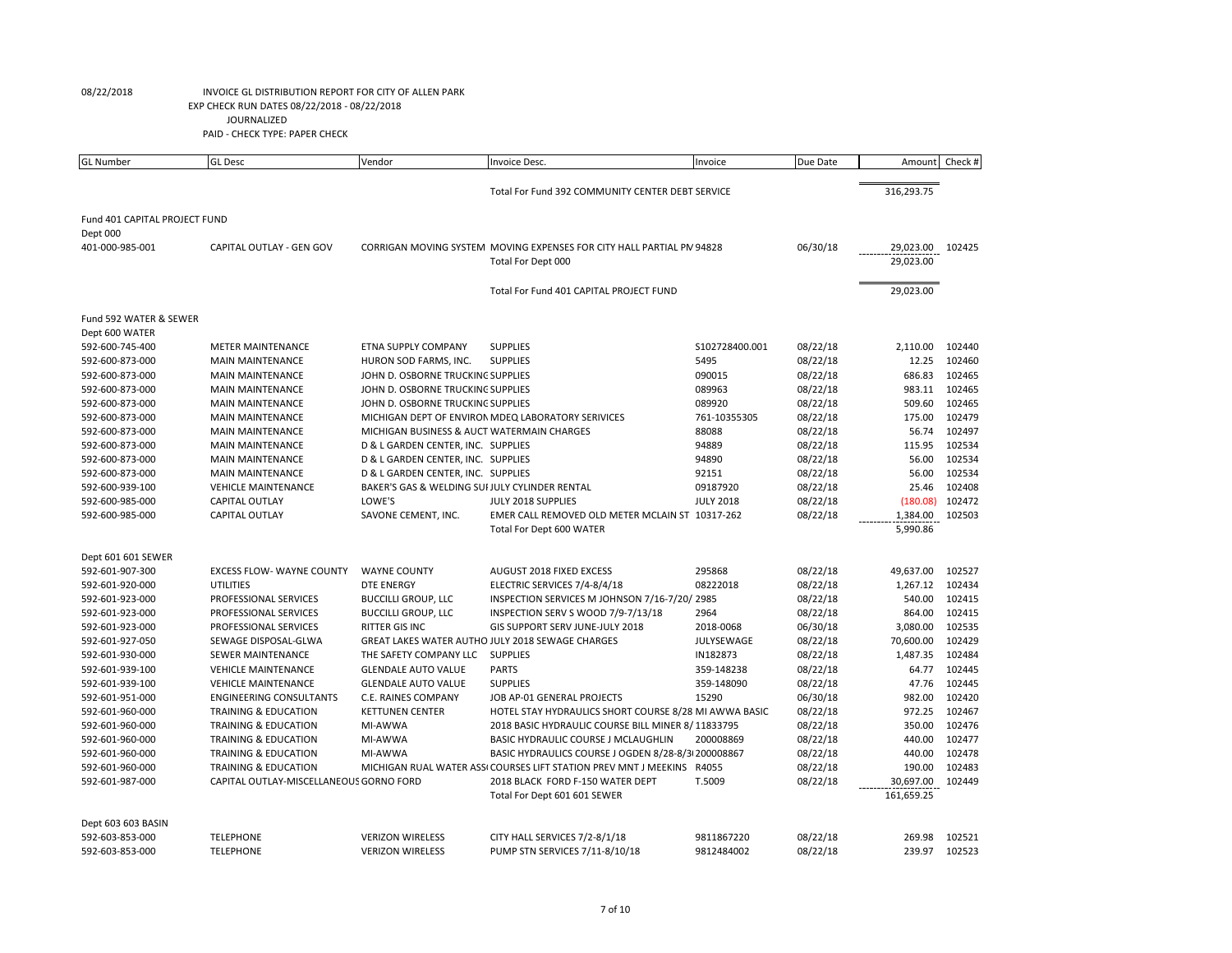| <b>GL Number</b>             | <b>GL Desc</b>                                                                   | Vendor                              | Invoice Desc.                                            | Invoice            | Due Date | Amount     | Check # |
|------------------------------|----------------------------------------------------------------------------------|-------------------------------------|----------------------------------------------------------|--------------------|----------|------------|---------|
| 592-603-920-000              | UTILITIES                                                                        | <b>DTE ENERGY</b>                   | ELECTRIC SERVICES 7/4-8/4/18                             | 08222018           | 08/22/18 | 4,051.06   | 102434  |
| 592-603-931-000              | <b>BUILDING MAINTENANCE</b>                                                      | <b>GRAINGER</b>                     | <b>PARTS</b>                                             | 9856238168         | 08/22/18 | 13.80      | 102451  |
| 592-603-931-000              | <b>BUILDING MAINTENANCE</b>                                                      | LOWE'S                              | JULY 2018 SUPPLIES                                       | <b>JULY 2018</b>   | 08/22/18 | 18.04      | 102472  |
| 592-603-934-000              | <b>EQUIPMENT MAINTENANCE</b>                                                     | SOUTHERN MICHIGAN INFOR BASIN ALARM |                                                          | 3404               | 08/22/18 | 320.00     | 102509  |
| 592-603-939-000              | <b>VEHICLE MAINTENANCE</b>                                                       | <b>HADDIX ELECTRIC</b>              | SERVICE CALL WATER DEPT PUMP #2                          | 9231               | 08/22/18 | 125.00     | 102454  |
|                              |                                                                                  |                                     | Total For Dept 603 603 BASIN                             |                    |          | 5,037.85   |         |
|                              |                                                                                  |                                     |                                                          |                    |          |            |         |
| Dept 604 ADMINISTRATION/DEBT |                                                                                  |                                     |                                                          |                    |          |            |         |
| 592-604-722-100              | RETIREMENT CONTRIBUTION - DB PNC INSTITUTIONAL INV.-BAF AUG 2018 MONTHLY PENSION |                                     |                                                          | AUG 2018           | 08/22/18 | 6,379.00   | 102496  |
| 592-604-987-200              | <b>CITY GO EXPENSE</b>                                                           | <b>US BANK</b>                      | INTEREST PMT 2002-2005 GO                                | 1180255            | 08/22/18 | 55,550.00  | 102519  |
| 592-604-987-500              | DISTRICT ONE SEWER PROJECT                                                       |                                     | THE BANK OF NEW YORK MEI 5247-01 FINAL--REF #0062-MFA    | 5247-0             | 08/22/18 | 114,261.01 | 102511  |
| 592-604-997-000              | PAYING AGENT FEES                                                                | <b>US BANK</b>                      | PAYING AGENT FEE -205 W&S                                | 4976295            | 06/30/18 | 250.00     | 102520  |
|                              |                                                                                  |                                     | Total For Dept 604 ADMINISTRATION/DEBT                   |                    |          | 176,440.01 |         |
|                              |                                                                                  |                                     |                                                          |                    |          |            |         |
|                              |                                                                                  |                                     | Total For Fund 592 WATER & SEWER                         |                    |          | 349,127.97 |         |
|                              |                                                                                  |                                     |                                                          |                    |          |            |         |
| Fund 701 TRUST AND AGENCY    |                                                                                  |                                     |                                                          |                    |          |            |         |
| Dept 000                     |                                                                                  |                                     |                                                          |                    |          |            |         |
| 701-000-240-000              | <b>BLOCK GRANT REHAB. ESCROW</b>                                                 | <b>BEAUMONT THERESA</b>             | CDBG HOUSING REHABILITATION 12/17-7/21/112/16/17-7/21/18 |                    | 08/22/18 | 1,800.00   | 102409  |
| 701-000-240-000              | <b>BLOCK GRANT REHAB. ESCROW</b>                                                 | LYLE DEMOLITION LLC                 | DEMO OF GARAGE AT 14921 ANNE ST, ASBEST 27               |                    | 08/22/18 | 4,500.00   | 102474  |
| 701-000-242-000              | <b>CITY FESTIVITIES ESCROW</b>                                                   | PHELPS, MICHAEL                     | UPGRADE TO SOUND SYSTEM ICE ARENA                        | QUOTE <sub>2</sub> | 08/22/18 | 2,833.50   | 102494  |
| 701-000-242-000              | <b>CITY FESTIVITIES ESCROW</b>                                                   |                                     | SCIOTO SECURITY COMPANY, SECURITY FOR 2018 STREET FAIR   | 69466              | 08/22/18 | 988.25     | 102504  |
| 701-000-242-000              | <b>CITY FESTIVITIES ESCROW</b>                                                   |                                     | SOUTHERN MICHIGAN INFOR IT SUPPORT PHONE LINE ST FAIR    | 3394               | 08/22/18 | 40.00      | 102509  |
| 701-000-244-200              | <b>CERT DONATIONS</b>                                                            | <b>KEY AWARDS</b>                   | PISTON RESING FOR CERT VEHICLE                           | 4210A              | 08/22/18 | 260.00     | 102469  |
| 701-000-245-000              | <b>PARKS &amp; RECREATION ESCROW</b>                                             | <b>GRAPHICWEAR</b>                  | CITY OF AP HALL OF FAME                                  | 2711               | 08/22/18 | 142.00     | 102450  |
| 701-000-246-500              | <b>ENGINEERING ESCROW</b>                                                        | <b>BUCCILLI GROUP, LLC</b>          | INSPECTION SERVICES S WOOD 7/23-7/27/18                  | 3000               | 08/22/18 | 810.00     | 102415  |
| 701-000-246-500              | <b>ENGINEERING ESCROW</b>                                                        | <b>C.E. RAINES COMPANY</b>          | JOB AP-01 GENERAL PROJECTS                               | 15290              | 06/30/18 | 2.313.00   | 102420  |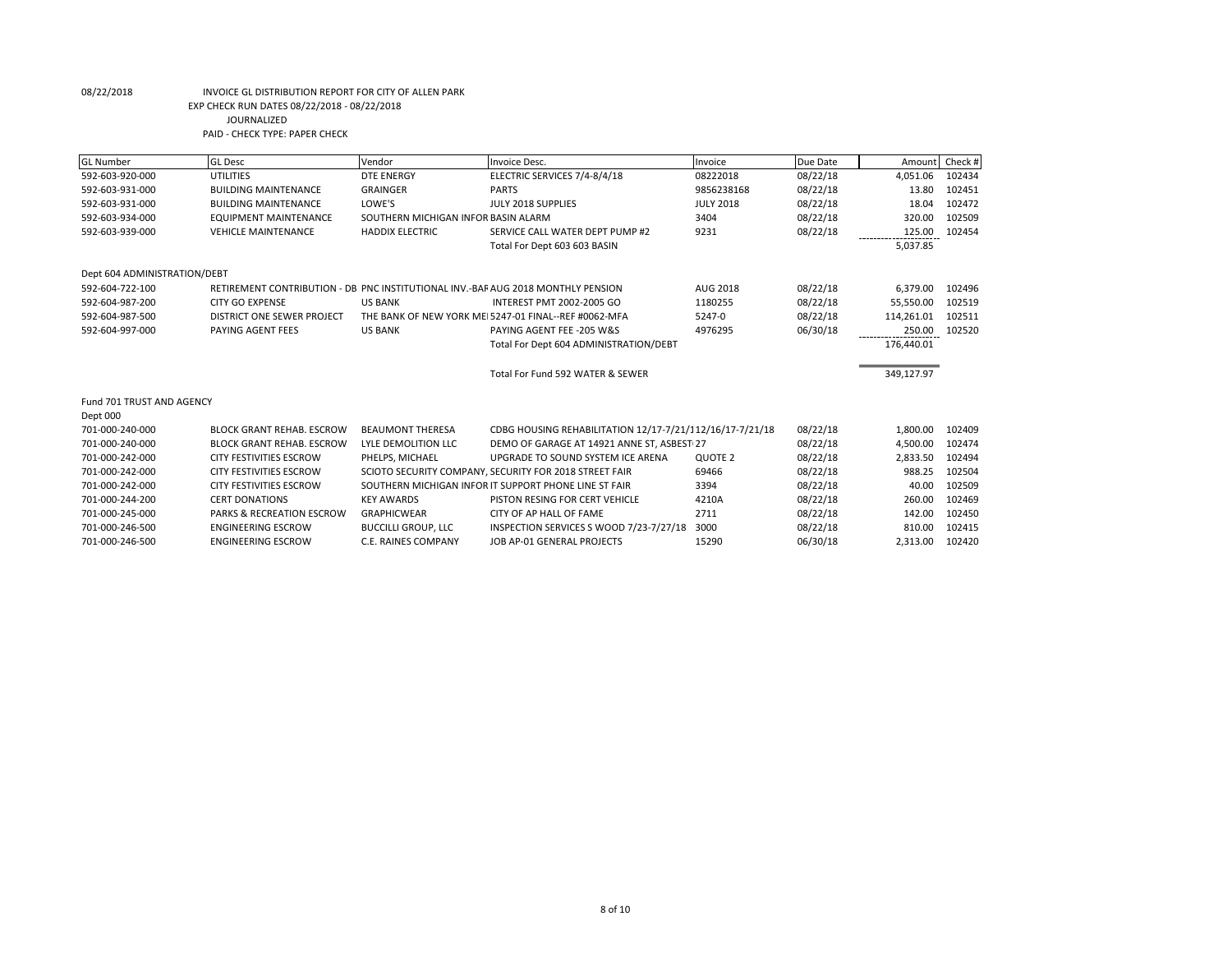| GL Number                           | GL Desc                 | Vendor                | Invoice Desc.                                                   | Invoice        | Due Date |            | Amount Check # |
|-------------------------------------|-------------------------|-----------------------|-----------------------------------------------------------------|----------------|----------|------------|----------------|
| 701-000-257-000                     | MISC BLIGHT DEMO        | LYLE DEMOLITION LLC   | DEMO OF GARAGE AT 14921 ANNE ST, ASBEST 27                      |                | 08/22/18 | 150.00     | 102474         |
|                                     |                         |                       | Total For Dept 000                                              |                |          | 13,836.75  |                |
|                                     |                         |                       | Total For Fund 701 TRUST AND AGENCY                             |                |          | 13,836.75  |                |
| Fund 703 SCHOOL AND COUNTY TAX FUND |                         |                       |                                                                 |                |          |            |                |
| Dept 000                            |                         |                       |                                                                 |                |          |            |                |
| 703-000-275-000                     | REFUNDABLE TAXES        | CORELOGICE            | 2018 Sum Tax Refund 30 004 02 0623 000                          | 30004020623000 | 08/22/18 | 909.28     | 1493           |
| 703-000-275-000                     | REFUNDABLE TAXES        | CORELOGIC             | 2018 Sum Tax Refund 30 008 01 0366 002                          | 30008010366002 | 08/22/18 | 1,664.98   | 1494           |
| 703-000-275-000                     | REFUNDABLE TAXES        | CORELOGIC             | 2018 Sum Tax Refund 30 009 06 0398 000                          | 30009060398000 | 08/22/18 | 1,207.94   | 1495           |
| 703-000-275-000                     | <b>REFUNDABLE TAXES</b> | DEWITT, LATONYA       | 2018 Sum Tax Refund 30 009 07 0069 000                          | 30009070069    | 08/22/18 | 300.00     | 1496           |
| 703-000-275-000                     | REFUNDABLE TAXES        | CORELOGIC             | 2018 Sum Tax Refund 30 010 01 0453 000                          | 30010010453000 | 08/22/18 | 1,544.58   | 1497           |
| 703-000-275-000                     | <b>REFUNDABLE TAXES</b> | <b>CORELOGIC</b>      | 2018 Sum Tax Refund 30 012 03 0189 001                          | 30012030189001 | 08/22/18 | 989.42     | 1498           |
| 703-000-275-000                     | <b>REFUNDABLE TAXES</b> | CORELOGIC             | 2018 Sum Tax Refund 30 012 03 0191 002                          | 30012030191002 | 08/22/18 | 1,431.58   | 1499           |
| 703-000-275-000                     | REFUNDABLE TAXES        | <b>CORELOGIC</b>      | 2018 Sum Tax Refund 30 015 01 0136 002                          | 30015010136002 | 08/22/18 | 2,410.41   | 1500           |
| 703-000-275-000                     | REFUNDABLE TAXES        | CORELOGIC             | 2018 Sum Tax Refund 30 015 01 0155 002                          | 30015010155002 | 08/22/18 | 2,374.28   | 1501           |
| 703-000-275-000                     | REFUNDABLE TAXES        | <b>CORELOGIC</b>      | 2018 Sum Tax Refund 30 016 01 0202 000                          | 30016010202000 | 08/22/18 | 1,705.81   | 1502           |
| 703-000-275-000                     | REFUNDABLE TAXES        | CORELOGIC             | 2018 Sum Tax Refund 30 016 06 0871 002                          | 30016060871002 | 08/22/18 | 898.47     | 1503           |
| 703-000-275-000                     | REFUNDABLE TAXES        | CORELOGIC             | 2018 Sum Tax Refund 30 018 01 0863 000                          | 30018010863000 | 08/22/18 | 494.81     | 1504           |
| 703-000-275-000                     | REFUNDABLE TAXES        | CORELOGIC             | 2018 Sum Tax Refund 30 018 05 0963 000                          | 30018050963000 | 08/22/18 | 2,089.61   | 1505           |
| 703-000-275-000                     | REFUNDABLE TAXES        | <b>CORELOGIC</b>      | 2018 Sum Tax Refund 30 023 05 0731 002                          | 30023050731002 | 08/22/18 | 2,450.04   | 1506           |
| 703-000-275-000                     | REFUNDABLE TAXES        | <b>CORELOGIC</b>      | 2018 Sum Tax Refund 30 027 04 0065 000                          | 30027040065000 | 08/22/18 | 3,051.57   | 1507           |
| 703-000-275-000                     | REFUNDABLE TAXES        | CORELOGICE            | 2018 Sum Tax Refund 30 028 01 0277 000                          | 30028010277000 | 08/22/18 | 5,207.14   | 1508           |
| 703-000-275-000                     | REFUNDABLE TAXES        |                       | LAFRANCE, SCOTT NICHOLAS 2018 Sum Tax Refund 30 009 04 0107 002 | 30009040107002 | 08/22/18 | 105.24     | 1509           |
| 703-000-275-000                     | REFUNDABLE TAXES        | TUXBURY, PHILIP SCOTT | 2018 Sum Tax Refund 30 017 02 0118 000                          | 30017020118000 | 08/22/18 | 302.13     | 1510           |
| 703-000-275-000                     | REFUNDABLE TAXES        | REMPERT, MICHAEL A    | 2018 Sum Tax Refund 30 027 04 0077 000                          | 30027040077000 | 08/22/18 | 2,172.28   | 1511           |
| 703-000-275-000                     | REFUNDABLE TAXES        | LERETA                | 2018 Sum Tax Refund 30 029 07 0235 000                          | 30029070235000 | 08/22/18 | 4,204.38   | 1512           |
| 703-000-275-000                     | REFUNDABLE TAXES        | LERETA                | 2018 Sum Tax Refund 30 011 04 0336 000                          | 30011040336000 | 08/22/18 | 1,262.72   | 1513           |
| 703-000-275-000                     | REFUNDABLE TAXES        | LERETA                | 2018 Sum Tax Refund 30 013 04 0179 002                          | 30013040179002 | 08/22/18 | 559.05     | 1514           |
| 703-000-275-000                     | <b>REFUNDABLE TAXES</b> | LERETA                | 2018 Sum Tax Refund 30 016 06 0602 000                          | 30016060602000 | 08/22/18 | 2,929.74   | 1515           |
| 703-000-275-000                     | REFUNDABLE TAXES        | LERERTA               | 2018 Sum Tax Refund 30 018 05 0979 000                          | 30018050979000 | 08/22/18 | 3,215.62   | 1516           |
| 703-000-275-000                     | REFUNDABLE TAXES        | HTG SERVICES LLC      | 2018 Sum Tax Refund 30 019 01 0013 000                          | 08/20/2018     | 08/22/18 | 2,793.23   | 1517           |
| 703-000-275-000                     | REFUNDABLE TAXES        | SMITH, MATTHEW        | 2018 Sum Tax Refund 30 017 01 0530 000                          | 30017010530000 | 08/22/18 | 884.14     | 1518           |
| 703-000-275-000                     | REFUNDABLE TAXES        | PEPSICO SALES INC     | SUMMER TAX REFUND 2016                                          | 30999002009052 | 06/30/18 | 97.56      | 1519           |
|                                     |                         |                       | Total For Dept 000                                              |                |          | 47,256.01  |                |
|                                     |                         |                       | Total For Fund 703 SCHOOL AND COUNTY TAX FUND                   |                |          | 47,256.01  |                |
|                                     |                         | Fund Totals:          |                                                                 |                |          |            |                |
|                                     |                         |                       | Fund 101 GENERAL FUND                                           |                |          | 493,299.25 |                |
|                                     |                         |                       | Fund 202 MAJOR STREET FUND                                      |                |          | 5,559.05   |                |
|                                     |                         |                       | Fund 203 LOCAL STREET FUND                                      |                |          | 1,669.14   |                |
|                                     |                         |                       | Fund 226 RUBBISH FUND                                           |                |          | 135,302.98 |                |
|                                     |                         |                       | Fund 249 BUILDING FUND                                          |                |          | 6,887.68   |                |
|                                     |                         |                       | Fund 250 DDA OPERATING                                          |                |          | 50,366.25  |                |
|                                     |                         |                       | Fund 266 DRUG FORFEITURE - STATE                                |                |          | 2,206.90   |                |
|                                     |                         |                       | Fund 271 LIBRARY                                                |                |          | 11,401.21  |                |
|                                     |                         |                       | Fund 392 COMMUNITY CENTER DEBT SERVICE                          |                |          | 316,293.75 |                |